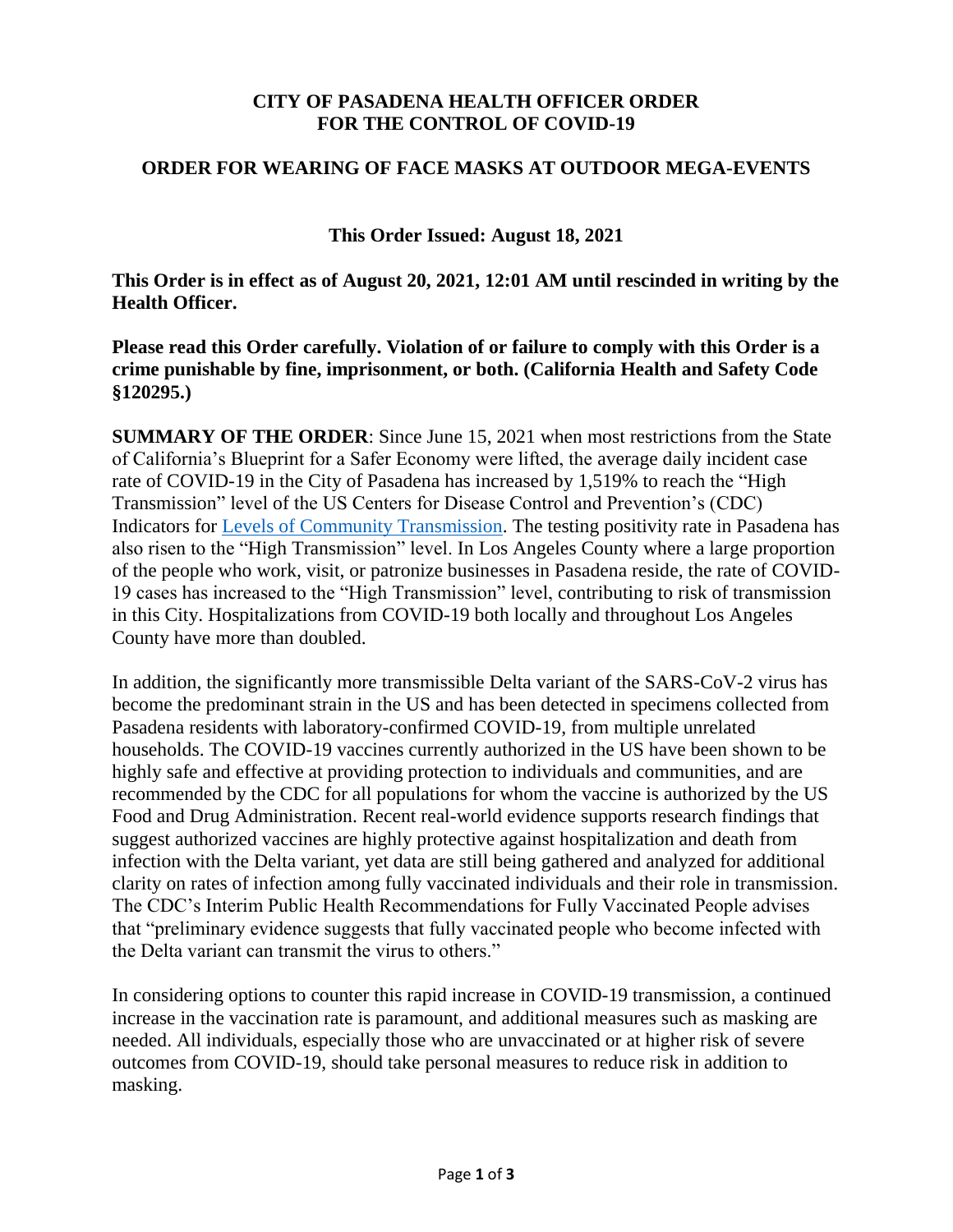**This Order directs all individuals to wear face masks when at an Outdoor Mega-Event, as that term is defined below, with limited exemptions, and requires event organizers or venues to make face masks available to individuals entering the venue or event space.**

## **UNDER THE AUTHORITY OF THE CALIFORNIA HEALTH AND SAFETY CODE SECTIONS 120175 et seq., AND THE PASADENA MUNICIPAL CODE SECTION 8.04.010, THE CITY OF PASADENA HEALTH OFFICER ORDERS:**

- 1. **The Health Officer Order issued on June 14, 2021 that requires all individuals and businesses to comply with the [Guidance for Use of Face](https://www.cdph.ca.gov/Programs/CID/DCDC/Pages/COVID-19/guidance-for-face-coverings.aspx) Coverings issued by the California Department of Public Health (CDPH) and made effective June 15, 2021, remains in effect except as inconsistent with this Order as set forth below.**
- 2. **This Order directs that face masks shall be worn, regardless of vaccination status, at all Outdoor Mega-Events, defined as events with 10,000 attendees or more, with the following limited exception:**
	- a. While actively eating or drinking the mask can be removed briefly to eat or drink, after which it must be immediately put back in place. Attendees must be seated at a table, positioned at a stationary counter, in a ticketed seat, or other place such as on a blanket or beach chair while actively eating or drinking.
- 3. Organizers of Outdoor Mega-Events must prominently place information on all communications, including reservation and ticketing systems, to ensure attendees are aware of this Order that all attendees must wear a face mask while in attendance, and the strong recommendation of State and City Health Officers that all attendees either be fully vaccinated against COVID-19 or obtain a negative COVID-19 viral test before attending the event.
- 4. Operators of Outdoor Mega-Events are required to make face masks available to all attendees and to assign staff to remind attendees to wear face masks while on the premises.
- 5. The Health Officer Order for Wearing of Face Masks in Public Settings issued on July 21, 2021 remains in full force and effect except as modified by this Order.
- 6. Unvaccinated as well as fully vaccinated people should continue to follow CDC guidance for [unvaccinated people](https://www.cdc.gov/coronavirus/2019-ncov/prevent-getting-sick/prevention.html) and for [fully vaccinated people](https://www.cdc.gov/coronavirus/2019-ncov/vaccines/fully-vaccinated.html) to protect themselves and others, including wearing a well-fitted [mask,](https://www.cdc.gov/coronavirus/2019-ncov/prevent-getting-sick/diy-cloth-face-coverings.html) [physical distancing](https://www.cdc.gov/coronavirus/2019-ncov/prevent-getting-sick/social-distancing.html) (at least 6 feet), avoiding crowds, avoiding poorly ventilated spaces, covering coughs and sneezes, [washing hands](https://www.cdc.gov/handwashing/when-how-handwashing.html) often, and following any applicable workplace, school, or business sector guidance or requirements including the [Cal/OSHA Emergency](https://www.dir.ca.gov/dosh/coronavirus/ETS.html)  [Temporary Standards.](https://www.dir.ca.gov/dosh/coronavirus/ETS.html) Fully vaccinated people should still watch for [symptoms](https://www.cdc.gov/coronavirus/2019-ncov/symptoms-testing/symptoms.html) of